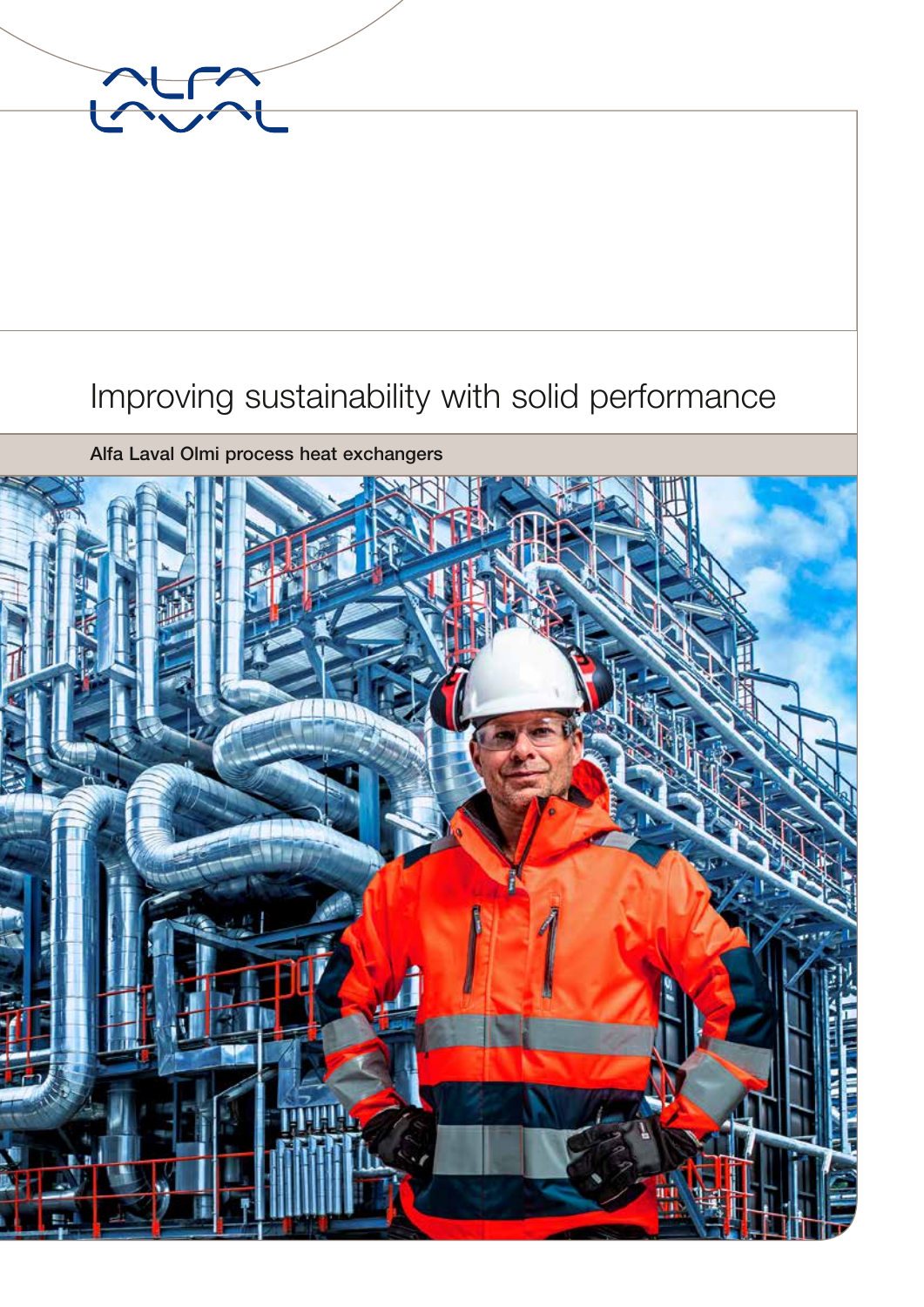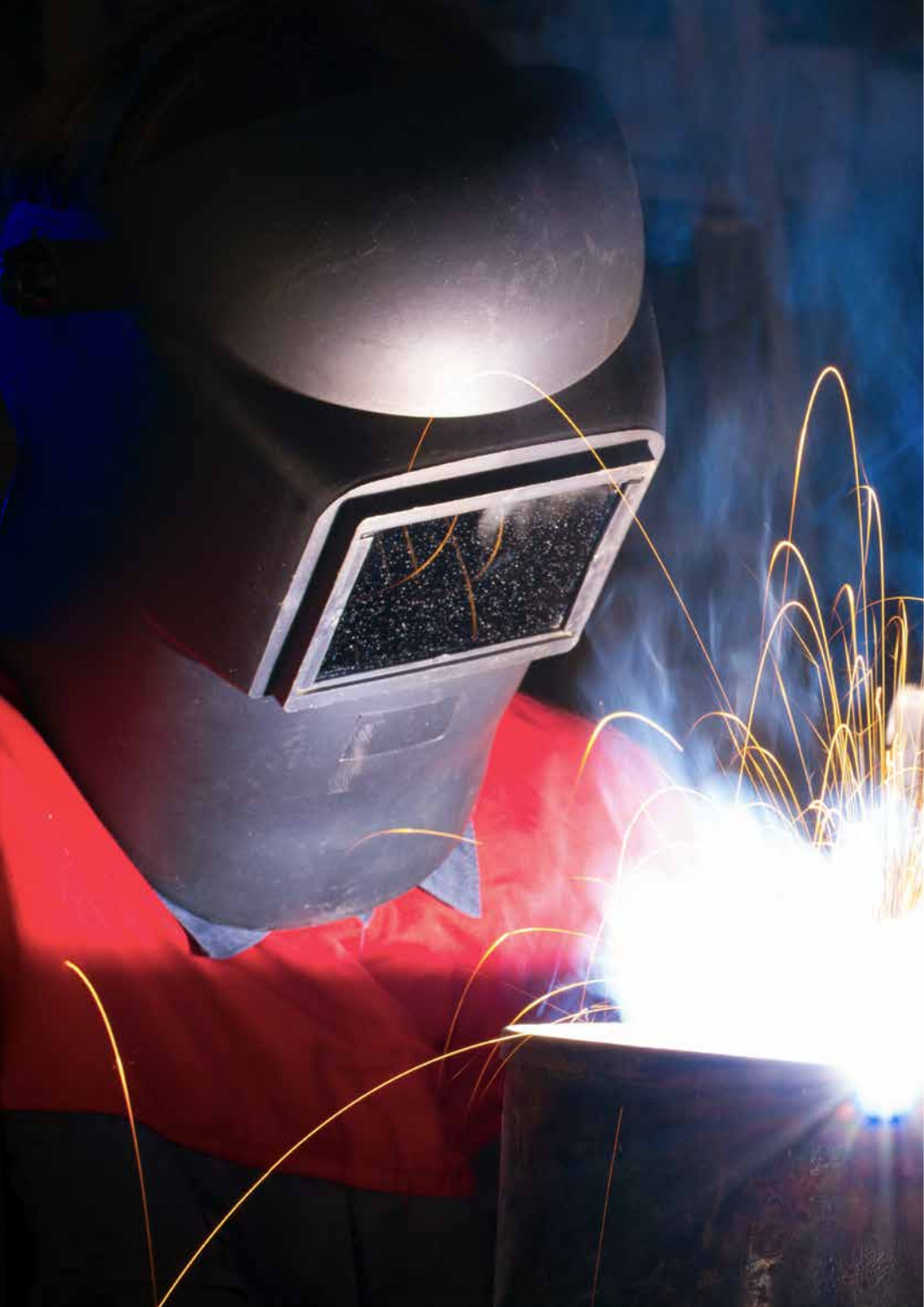### Reliability at heart

Dependable uptime is the key to profitability, and breakdowns in your processing plant's core equipment can easily cost you millions in repairs and lost production.

For us at Alfa Laval, the operational reliability of our products always comes first. We know that product quality is the result of knowledge, hard work and the right mindset. When you install one of our Alfa Laval Olmi heat exchangers you can rest assured that every detail meets your requirements and nothing has been left to chance.

With Alfa Laval as your partner you discover that reliability means more than just product quality. It includes a strong personal commitment from all our staff to make sure you get the best possible assistance from the initial idea, through design and manufacturing, to commissioning and continuous service.

Your business is a personal matter for us and you can be confident that our handshake is as solid as our heat exchangers. We deliver on our promises and never rest before our customers are fully satisfied.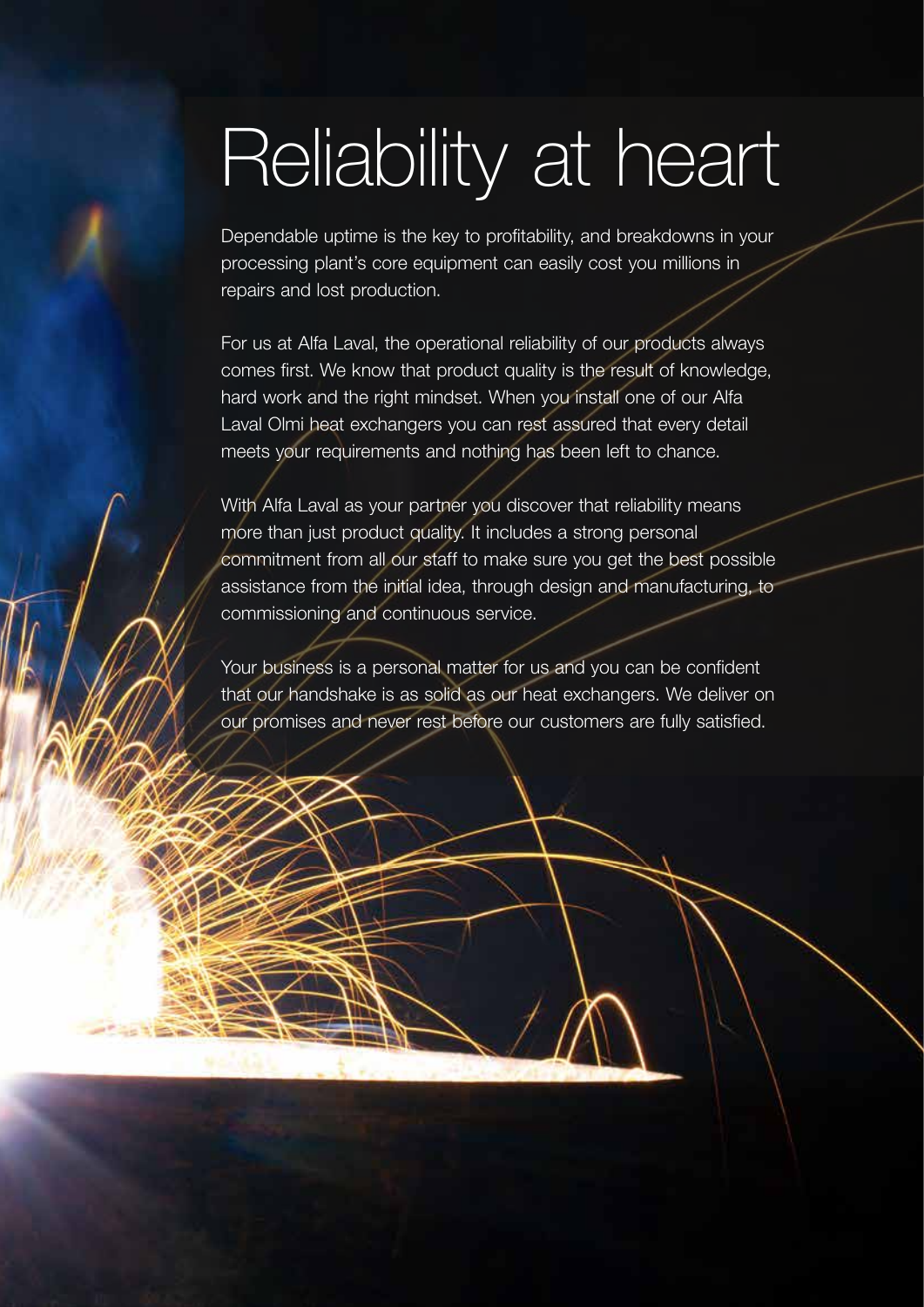# For the toughest applications

Alfa Laval Olmi heat exchangers are used in some of the most demanding positions in petrochemical plants, refineries, oil and gas production facilities and power stations around the world. Year after year these process-critical units continue to deliver high performance and stable operation.

#### Know-how and experience

Having produced heat exchangers for hightemperature and high-pressure applications for more than 80 years, we know how to design, manufacture, commission and service your next heat exchanger for maximum efficiency and reliability.

Each Alfa Laval Olmi heat exchanger is custom made and draws on the full body of application knowledge that we have built over the decades. We make sure your heat exchanger provides low costs, great performance and a long service life by optimizing it according to your specific requirements and operating conditions.

#### Built to last

There is no margin for error when making equipment that will operate under extreme conditions. Small imperfections in a weld joint or the wrong choice of material can cause a disastrous breakdown in your plant.

With our long application experience and highly developed quality system we know the pitfalls and how to avoid them. We have the expertise to design and manufacture according to a broad range of standards and always deliver the highest level of workmanship within the decided standard.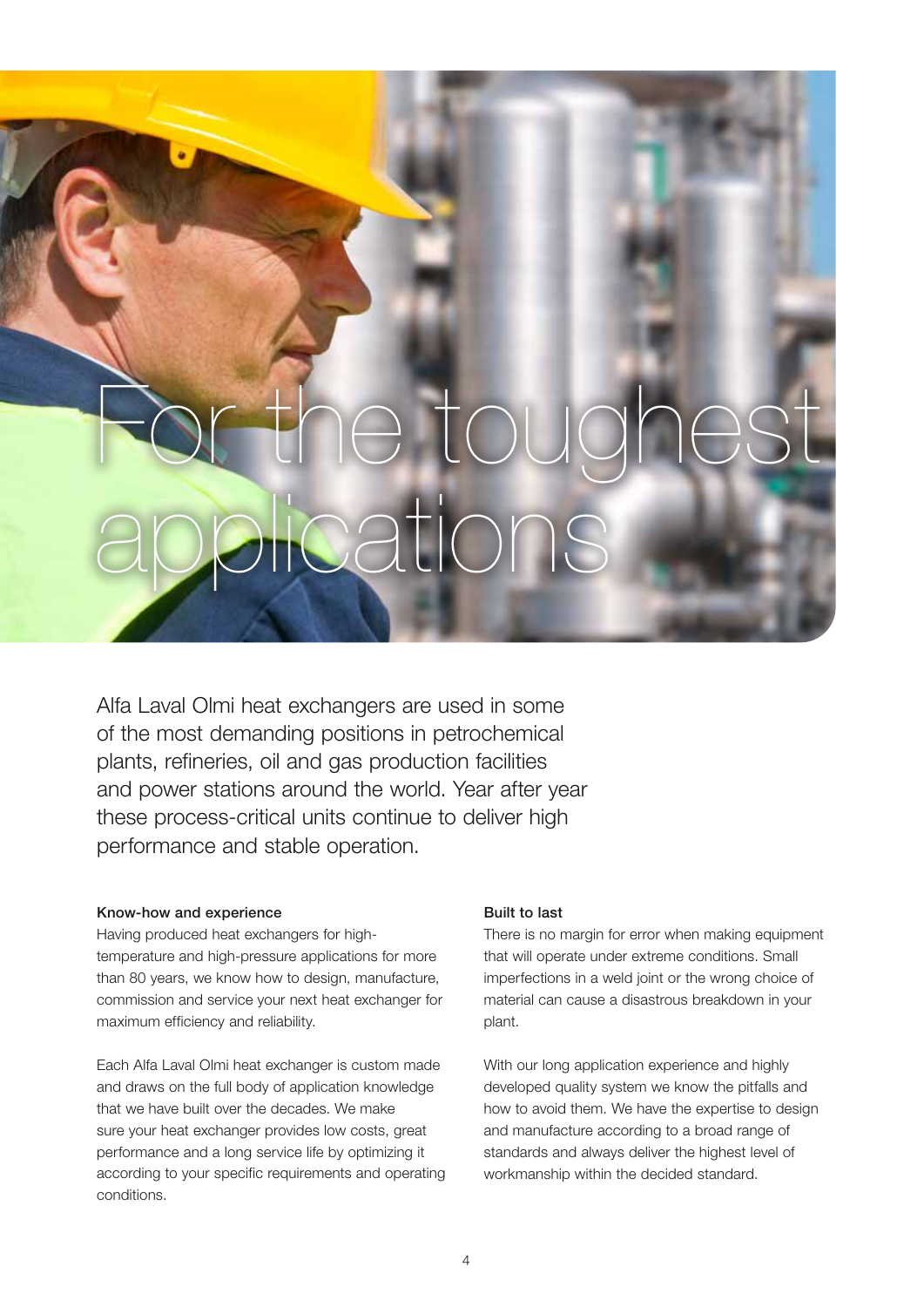#### PETROCHEMICAL PLANTS



- Quench coolers (TLEs, PQEs, SQEs, TQEs) for ethylene plants
- Urea strippers and carbamate condensers
- Process gas boilers for ammonia, methanol and syngas plants, including steam drums, superheaters and feed water pre-heaters
- High-pressure/high-temperature process shelland-tube heat exchangers
- High-pressure/high-temperature process air cooled heat exchangers
- Melamine tubular reactors

#### **REFINERIES**



- Shell-and-tube heat exchangers for highpressure/high-temperature positions
- Feed-effluent interchangers for hydro processing plants
- Process gas boiler packages for hydrogen production
- Special heat exchangers for hydrogen production
- Air-cooled heat exchangers for reactors and column effluents

### OIL AND GAS PRODUCTION



• Shell-and-tube heat exchangers for natural gas compression and oil treatment

Air cooled heat exchangers for:

- Natural gas compression cooling in enhanced oil recovery processes (onshore and offshore)
- Natural gas compression cooling in highpressure gas transmission (onshore)

#### POWER STATIONS



- Gas turbine once-through coolers
- Steam generator packages for thermal solar plants
- High-pressure feed water pre-heaters and steam drums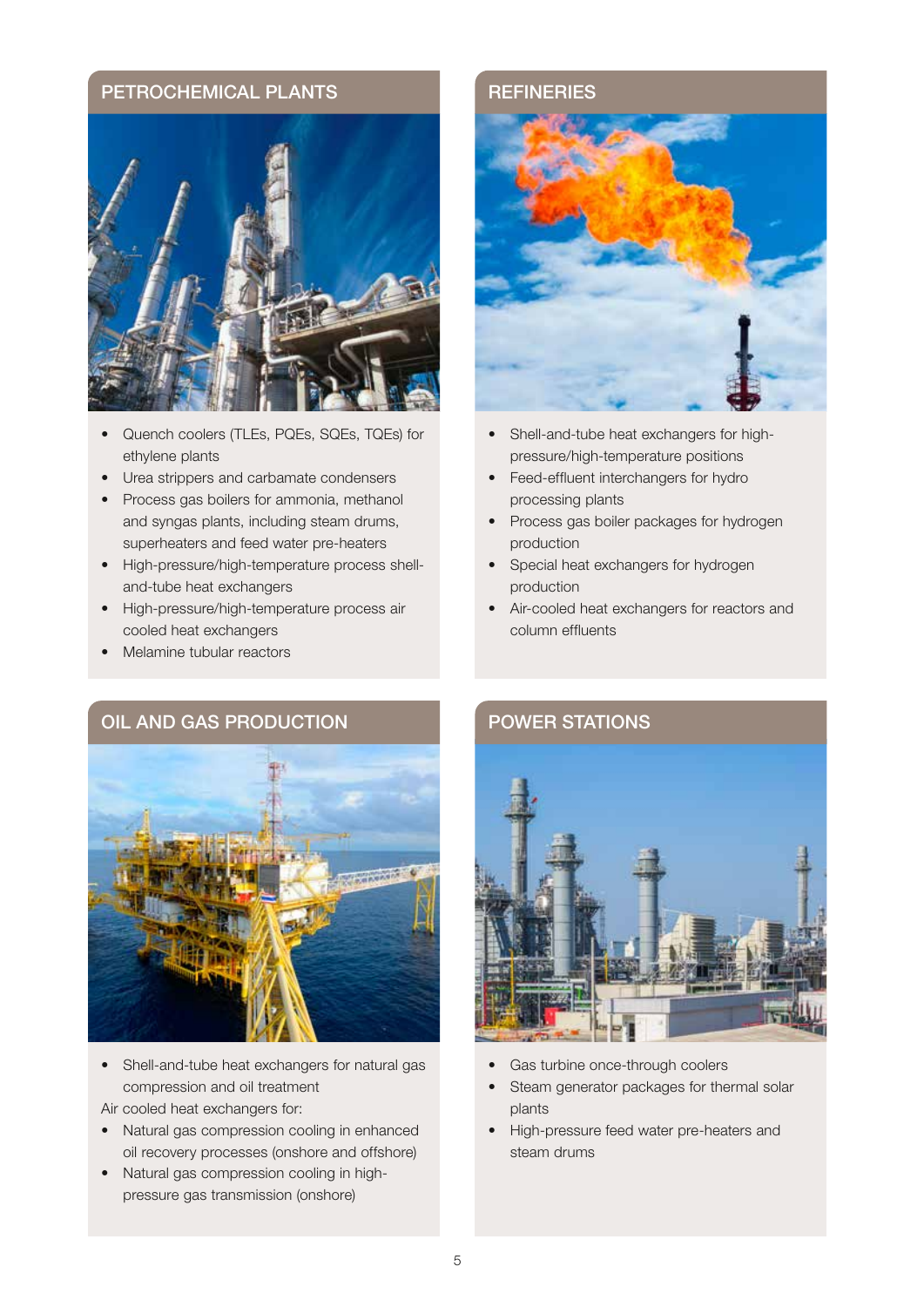

All Alfa Laval Olmi heat exchangers are unique. Each one is the result of a close cooperation between our design team and our customers' engineers. Choosing Alfa Laval gives you full access to our team of thermal, mechanical and metallurgical experts and all their application and design knowledge.

#### World-leading engineering expertise

With a full team of thermal and mechanical design experts on board, our engineering department can take on your most complex heat exchanger design challenges. Working together with our welding and manufacturing experts, they push the design boundaries and come up with new, smart solutions that result in higher reliability and lower investment costs.

Our in-house resources for computer simulations of fluid dynamics and mechanical strength (including creep, fatigue and stress analysis) let us maximize the performance and durability of each design while keeping size and weight at a minimum.

#### Metallurgy

Choosing the right materials for heat exchangers operating at high temperatures and pressures is essential for reliable operation. Choosing the most appropriate alloy greatly improves the life span and service intervals.

Our engineers can advise you on the best materials to use based on your operating conditions and process media. They help you find the materials that offer an optimum balance between CAPEX and OPEX by performing a total-cost-of-ownership analysis.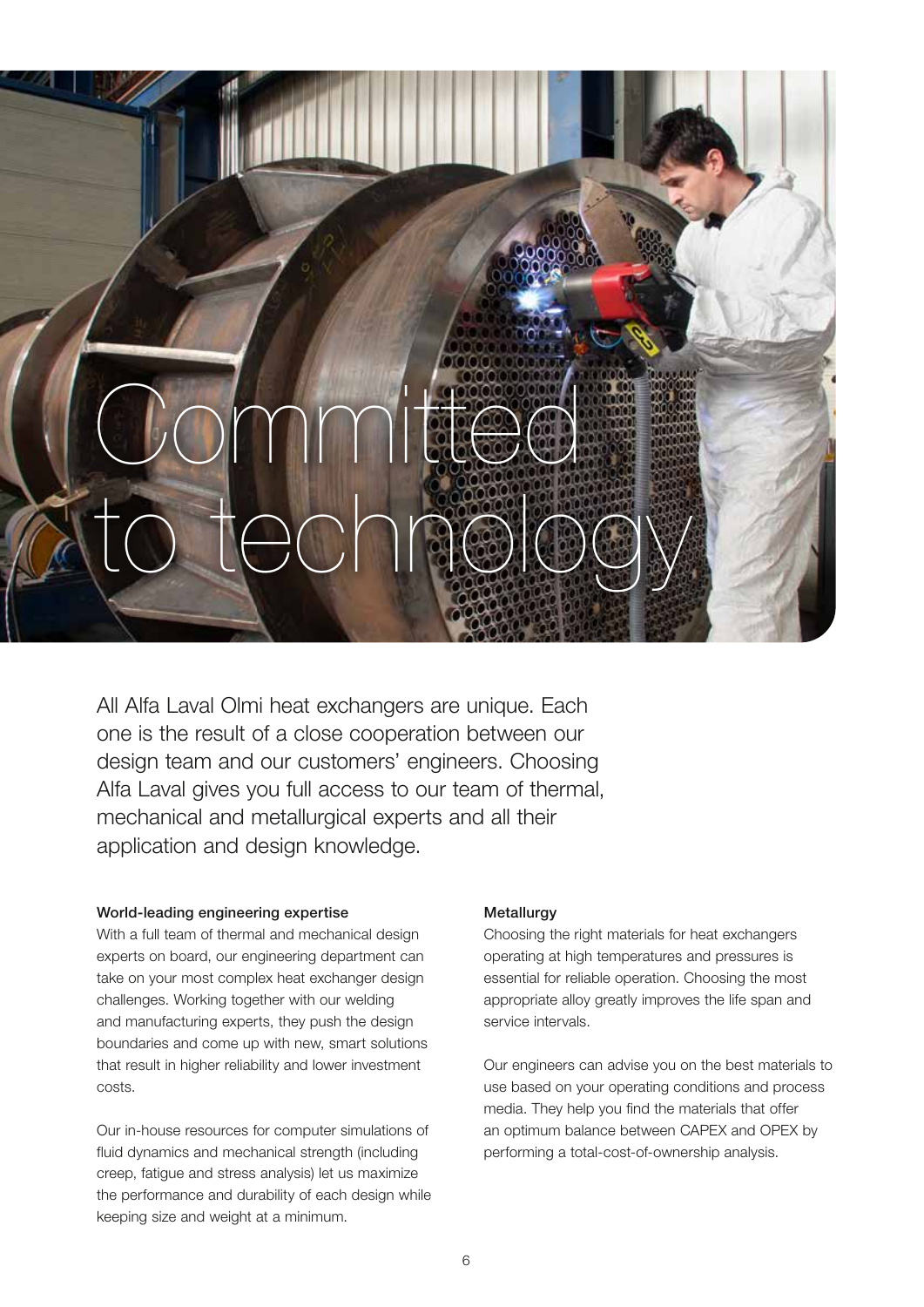#### Good advice close at hand

Our technical expertise and long experience make us your best partner and our engineers are ready to assist you from the earliest stages of your project.

Whether you are planning a refurbishment, or a green-field plant, we can advise you on thermal and mechanical design, maintenance issues, etc., which can save you both time and costs.

#### Advancing welding and production technology

Much of our engineering efforts go into improving our own manufacturing techniques. We continuously develop and invest in new production and test technology to keep our position at the forefront of the heat exchanger industry.

Some recent examples include our hot wire TIG welding for narrow gaps, our pit for internal bore welding, our special ultrasonic probes, and investments in equipment for time of flight diffraction (TOFD).

#### TRANSFER LINE EXCHANGERS



The design of our transfer line exchangers (TLEs) is a good example of how we create value for our customers through smart engineering. Alfa Laval Olmi TLEs have a patented design that makes them withstand the harsh conditions in quench cooling in ethylene plants much better than traditional TLEs.



Air-cooled heat exchanger with bundles in duplex and alloy 6Mo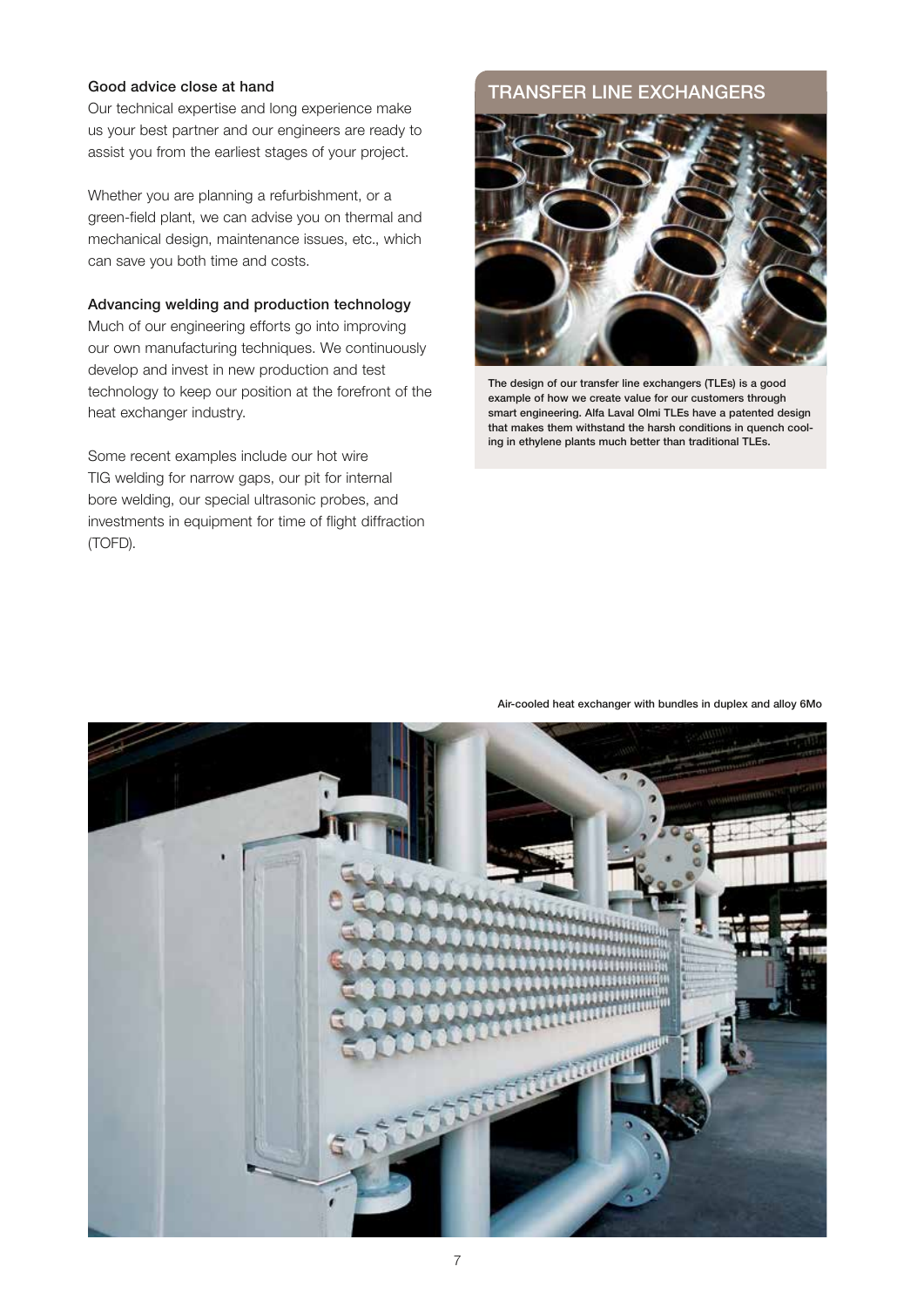### Long-term **partnerships**

With Alfa Laval as your partner you have our full commitment from the initial idea stage and throughout the entire lifetime of your heat exchanger. We make sure your order is executed smoothly and according to plan, from design to commissioning. After installation we help you with training, continuous service and good advice.

On-time delivery and efficient project execution Our focus on reliability also applies to the way we manage projects. On-time delivery and easy project execution for our customers are our first priorities, and we have a highly structured way of working to ensure this. Our project management toolbox gives us full control over all aspects, including quality and documentation.

Your contacts remain the same throughout the project and each project has an appointed team consisting of a project manager, project engineer and a quality engineer. The team supports you from start to finish, facilitating our cooperation and minimizing the time you need to spend on the project.

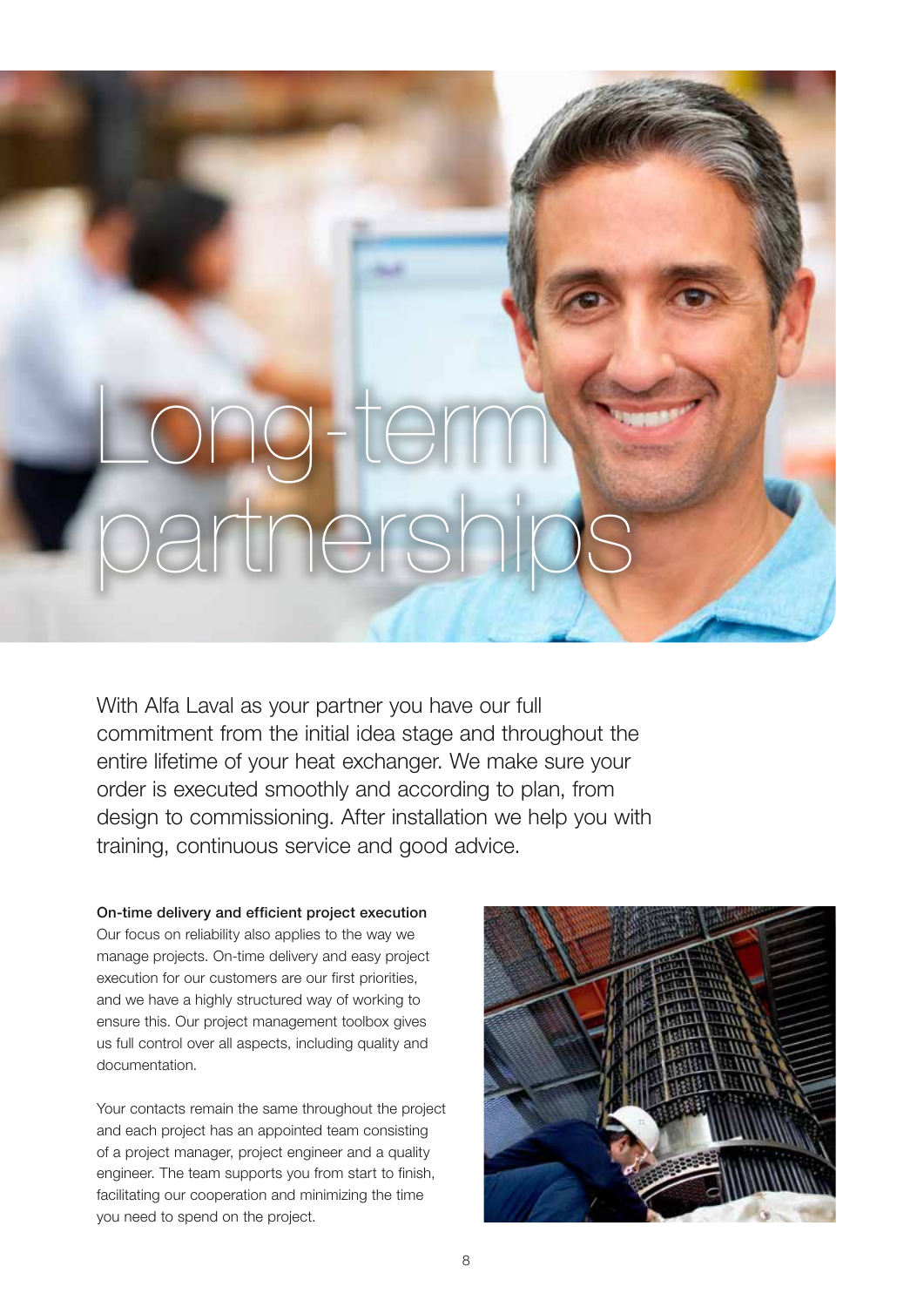#### Managing changes

We have a well-developed system that enables us to handle any changes that may be requested during project progress, ensuring maximum flexibility during the design and manufacturing stages.

The project management organization handles any alterations you may have and make sure quality is maintained.

#### Highest quality in every step

Our quality management system covers all aspects of our operations: design, incoming material, production, welding, sub-suppliers, etc. It is certified according to ISO 9001 and a range of other internationally recognized standards.

We continuously add new methods and techniques to our quality control systems. One example is our ultrasonic test equipment that has been developed in-house. We use this for non-destructive examination of welds and to make sure there are no impurities, both in newly-built heat exchangers and when repairing older units.

#### Following international codes and standards

All our designs are in accordance with all leading international standards and codes. We have a close cooperation with ASME and take an active part in several of their committees.

#### Service

Our global network of local service technicians is ready to assist you on site whenever you need help. We service heat exchangers from all manufacturers, not only our own equipment. Our specialists can help with everything from audits and advice on maximizing your return on investment, to performing a full reconditioning on any type of shell-and-tube or aircooled heat exchanger.

We know the importance of keeping service stops short and our organization is both flexible and available at short notice. We have the capacity to perform complex, large-scale service work and always do our best to minimize plant downtime.

By working closely with our customers, we can prepare for planned service stops well in advance to make sure work is executed efficiently in the shortest possible time.

Our service offer includes:

- **Commissioning**
- **Troubleshooting**
- **Audits**
- Repairs and reconditioning, including advanced welding and post-welding heat treatments
- Supervision, engineering and project management
- All types of testing (ultrasonic, x-ray and gamma ray, hydro, pressure, dye penetrant, etc.)
- Supply of material and spare parts
- Supply of equipment required for the service
- **Training**



Using our special NDE (non-destructive examination) technology we examine welds for imperfections on all heat exchangers that leave our factory. The same equipment is used for field service work.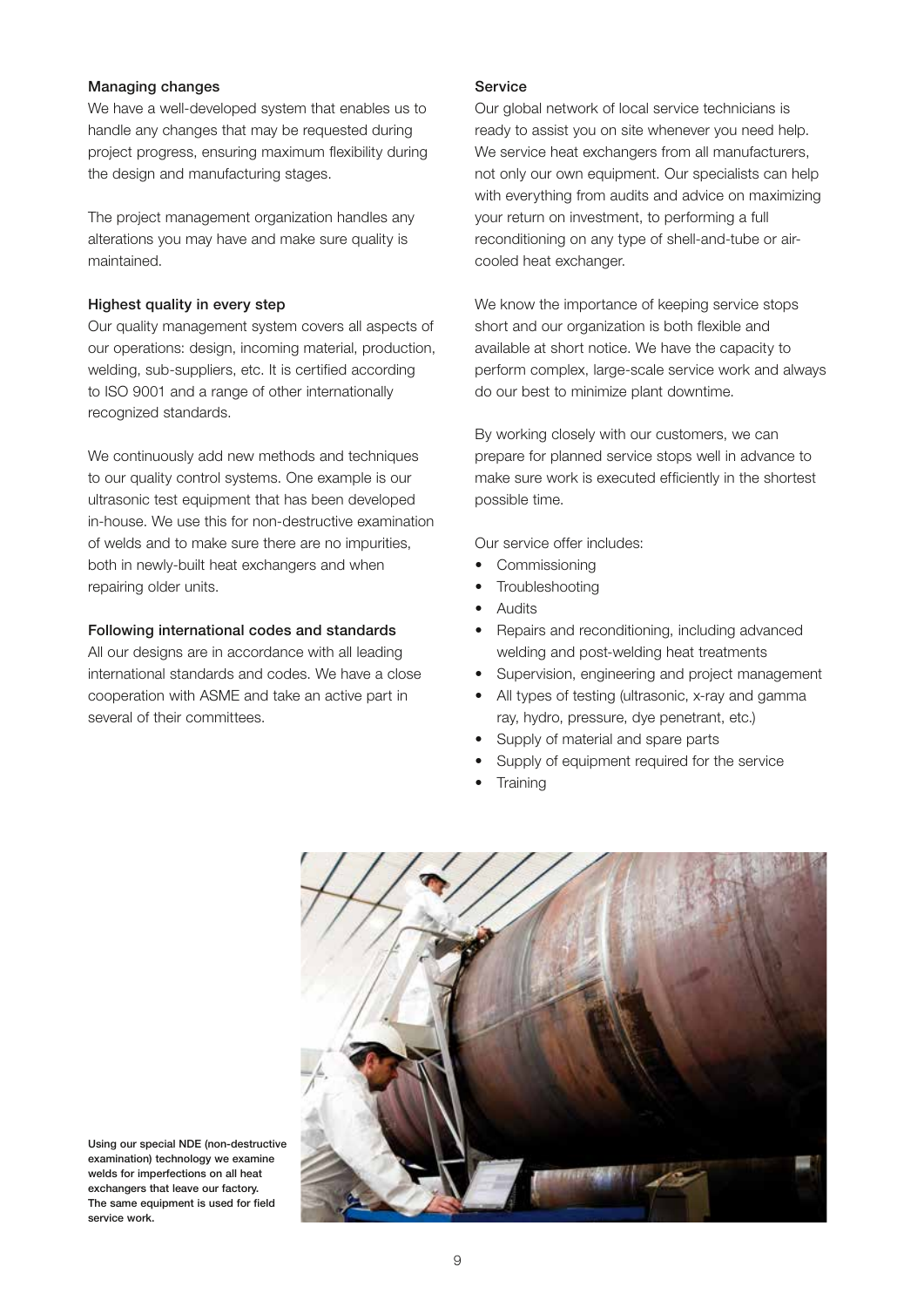## First-class manufacturing

All Alfa Laval Olmi heat exchangers are built and thoroughly tested in our own workshop to ensure their quality. This gives us tight control over the entire process from design to installation, and ensures the highest possible product reliability.

#### Welding

The durability of a heat exchanger operating at extreme conditions is highly dependent on the quality of the welds. Even minor imperfections can cause breakdowns and costly service stops.

Welding is a core competence for us and we regularly invest in staff training and certifications, as well as in new welding technology. All to maximize weld quality.

Our welding engineers and welding coordinators are all EWE and EWT certified. Our welders are all EN and ASME certified and are experts in welding exotic materials and joining dissimilar materials.

#### **Testing**

We perform rigorous pre-delivery testing on every heat exchanger that leaves our workshop. Our inspectors are certified to NDE Level II and III according to SNT TC1A and EN9712. We perform a range of nondestructive tests including ultrasonic NDE, x-ray and gamma ray tests, hydro tests, pressure tests using helium and dye penetrant tests.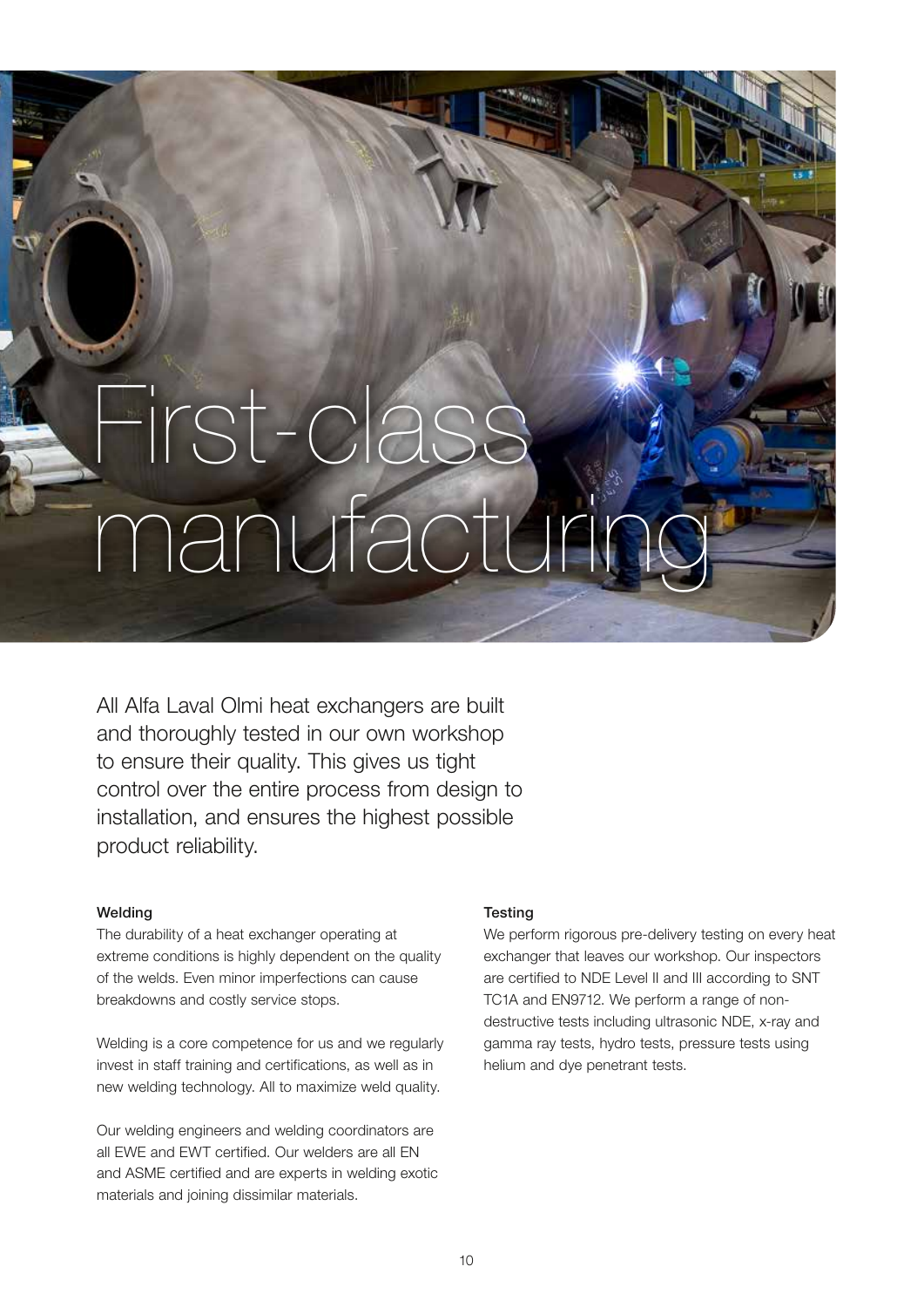#### FACILITIES AND EQUIPMENT



- $\bullet$  65,000 m<sup>2</sup> (700,000 sq ft) workshop of which 30,000 m2 (323,000 sq ft) covered
- $\bullet$  900 m<sup>2</sup> (9,700 sq ft) cleanroom for assembly, welding and testing of non-ferrous, high alloy metal equipment. This prevents iron and dust contamination
- Three 50 tonne (110,000 lb) capacity overhead cranes, twenty 15 – 20 tonne (33,000 – 44,000 lb) overhead cranes and twentythree  $10 - 14$  tonne (22,000 – 31,000 lb) overhead cranes
- 10 m (40 ft) deep welding pit for internal bore welding of vertically positioned components
- 6 x 6 x 18 m (20 x 20 x 60 ft) furnace for heat treatment of complete heat exchangers
- Bunker for x-ray and gamma ray testing
- Cold rolling machine 60 x 4,000 mm (2.3 in x 157.4 in)
- Precision drilling of tubesheets is performed in our CNC threespindle drilling machines: max thickness 1,200 mm (47 in), max diameter 6,000 mm (236 in)
- Vertical turning machine: max diameter 3,500 mm (137 in)
- Manual and automatic welding machines: SAW, GTAW, SMAW, PAW, GMAW
- Manual and automatic TIG hot wire welding machines
- Welding machines for automatic orbital welding of tubes to tubesheet: internal bore welding, crevice free welding, strength welding
- Electric resistance local heat treatment
- Shot blasting, painting and flame metal coating facilities
- Ultrasonic test equipment
- Helium mass spectrometer equipment, magnetic particle die penetrant equipment
- Finning department to manufacture embedded, extruded and L-footed fin tubes for air coolers



• FMS for tubesheet machining